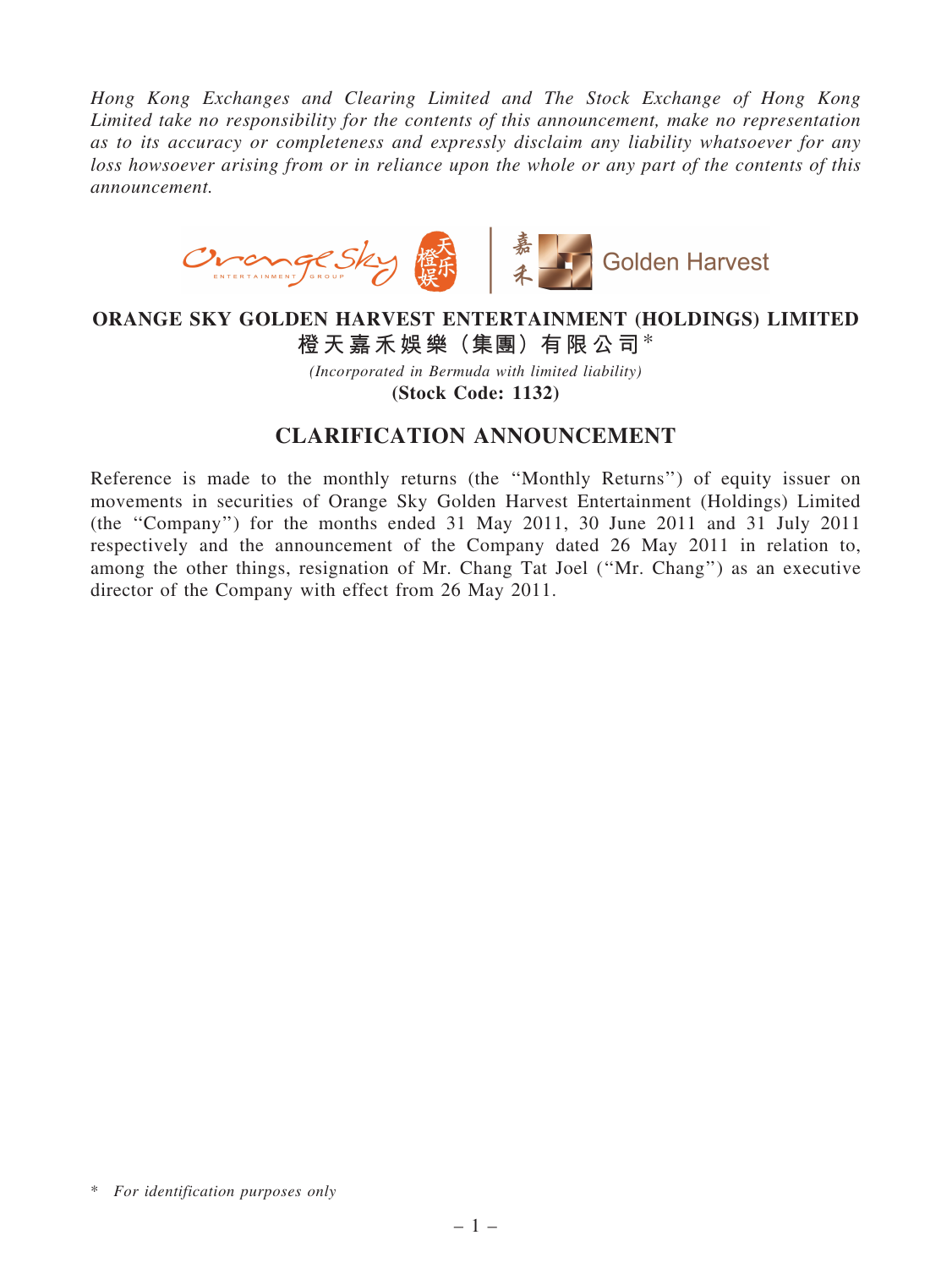Since 26 May 2011, the Company was considering to extend the exercise period of 12,000,000 share options (the ''Share Options''), which should have lapsed on 26 May 2011, granted to Mr. Chang pursuant to the share option scheme adopted by the Company on 28 November 2001. After discussion with Mr. Chang, it was concluded that the Share Options shall lapse as of 26 May 2011. Therefore, the correct disclosure on share options under paragraph III (Details of Movements in Issued Share Capital) in each of the Monthly Returns is as follows:

| Particulars of share option<br>scheme including EGM<br>approval date (dd/mm/yyyy)<br>and class of shares issuable                | <b>Granted</b> | Movement during the month<br><b>Exercised</b> | Cancelled | Lapsed                                                                                                                                             | No. of new<br>shares of<br>issuer issued<br>during the<br>month<br>pursuant<br>thereto | No. of new<br>shares of<br>issuer which<br>may be issued<br>pursuant<br>thereto as at<br>close of the<br>month |
|----------------------------------------------------------------------------------------------------------------------------------|----------------|-----------------------------------------------|-----------|----------------------------------------------------------------------------------------------------------------------------------------------------|----------------------------------------------------------------------------------------|----------------------------------------------------------------------------------------------------------------|
| Share option scheme adopted<br>by the Shareholders at the<br>special general meeting<br>held on 11 November 2009<br>(11/11/2009) |                |                                               |           |                                                                                                                                                    |                                                                                        |                                                                                                                |
| Ordinary shares                                                                                                                  |                |                                               |           | 12,000,000<br>(which were<br>granted<br>pursuant to<br>the share<br>option<br>scheme<br>adopted by<br>the<br>Company<br>on 28<br>November<br>2001) |                                                                                        | 88,250,000                                                                                                     |